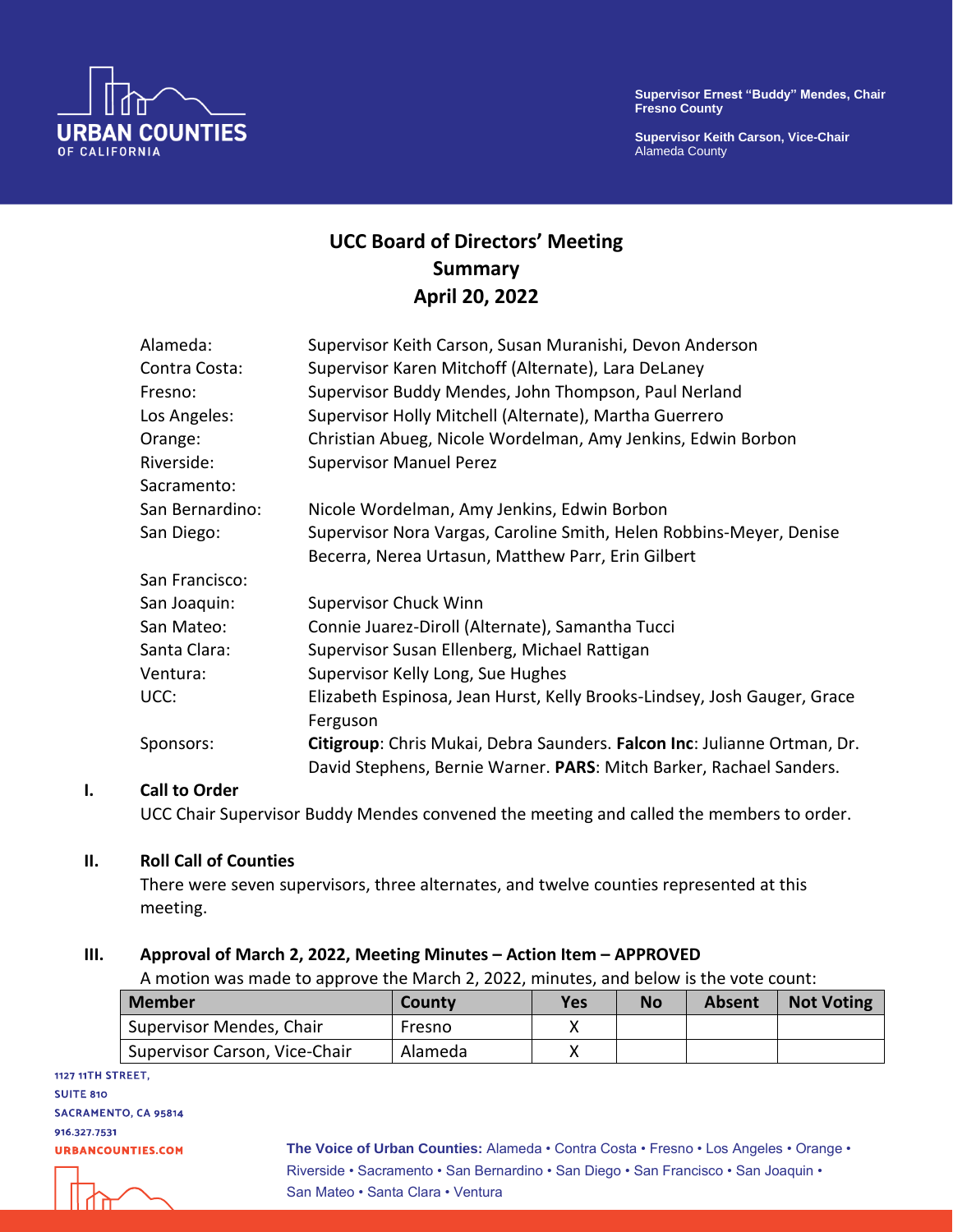| <b>Member</b>                 | County         | Yes | <b>No</b> | <b>Absent</b> | <b>Not Voting</b> |
|-------------------------------|----------------|-----|-----------|---------------|-------------------|
| Supervisor Glover (Alternate) | Contra Costa   | x   |           |               |                   |
| Supervisor Kathryn Barger     | Los Angeles    | Χ   |           |               |                   |
| (Alternate)                   |                |     |           |               |                   |
| <b>Supervisor Bartlett</b>    | Orange         |     |           | X             |                   |
| <b>Supervisor Perez</b>       | Riverside      | X   |           |               |                   |
| <b>Supervisor Frost</b>       | Sacramento     |     |           | X             |                   |
| Supervisor Hagman             | San Bernardino |     |           | X             |                   |
| <b>Supervisor Vargas</b>      | San Diego      | X   |           |               |                   |
| Vacant                        | San Francisco  |     |           | X             |                   |
| <b>Supervisor Winn</b>        | San Joaquin    | X   |           |               |                   |
| Supervisor Groom (Alternate)  | San Mateo      | X   |           |               |                   |
| <b>Supervisor Ellenberg</b>   | Santa Clara    | X   |           |               |                   |
| Supervisor Long               | Ventura        | X   |           |               |                   |
| <b>Vote Total</b>             |                | 10  |           | 4             |                   |

#### **IV. Association Matters**

## **IV-A: Review and Approval of Association Administrator's Contract Extension – Action Item -- APPROVED**

Staff provided the Board, under separate cover, with a memo and contract extension for UCC's Association Administrator Lennette Grace Ferguson. The contract agreement will be in place from February 2022 through June 2025. A motion was made to approve the Association Administrator's contract extension; below is the vote count:

| <b>Member</b>                 | County         | <b>Yes</b> | <b>No</b> | <b>Absent</b> | <b>Not Voting</b> |
|-------------------------------|----------------|------------|-----------|---------------|-------------------|
| Supervisor Mendes, Chair      | Fresno         | X          |           |               |                   |
| Supervisor Carson, Vice-Chair | Alameda        | X          |           |               |                   |
| Supervisor Glover (Alternate) | Contra Costa   | X          |           |               |                   |
| Supervisor Kathryn Barger     | Los Angeles    | X          |           |               |                   |
| (Alternate)                   |                |            |           |               |                   |
| <b>Supervisor Bartlett</b>    | Orange         |            |           | X             |                   |
| <b>Supervisor Perez</b>       | Riverside      | X          |           |               |                   |
| <b>Supervisor Frost</b>       | Sacramento     |            |           | X             |                   |
| <b>Supervisor Hagman</b>      | San Bernardino |            |           | X             |                   |
| Supervisor Vargas (Alternate) | San Diego      | X          |           |               |                   |
| Vacant                        | San Francisco  |            |           | X             |                   |
| <b>Supervisor Winn</b>        | San Joaquin    | X          |           |               |                   |
| Supervisor Groom (Alternate)  | San Mateo      | X          |           |               |                   |
| <b>Supervisor Ellenberg</b>   | Santa Clara    | X          |           |               |                   |
| Supervisor Long               | Ventura        | X          |           |               |                   |
| <b>Vote Total</b>             |                | 10         |           | 4             |                   |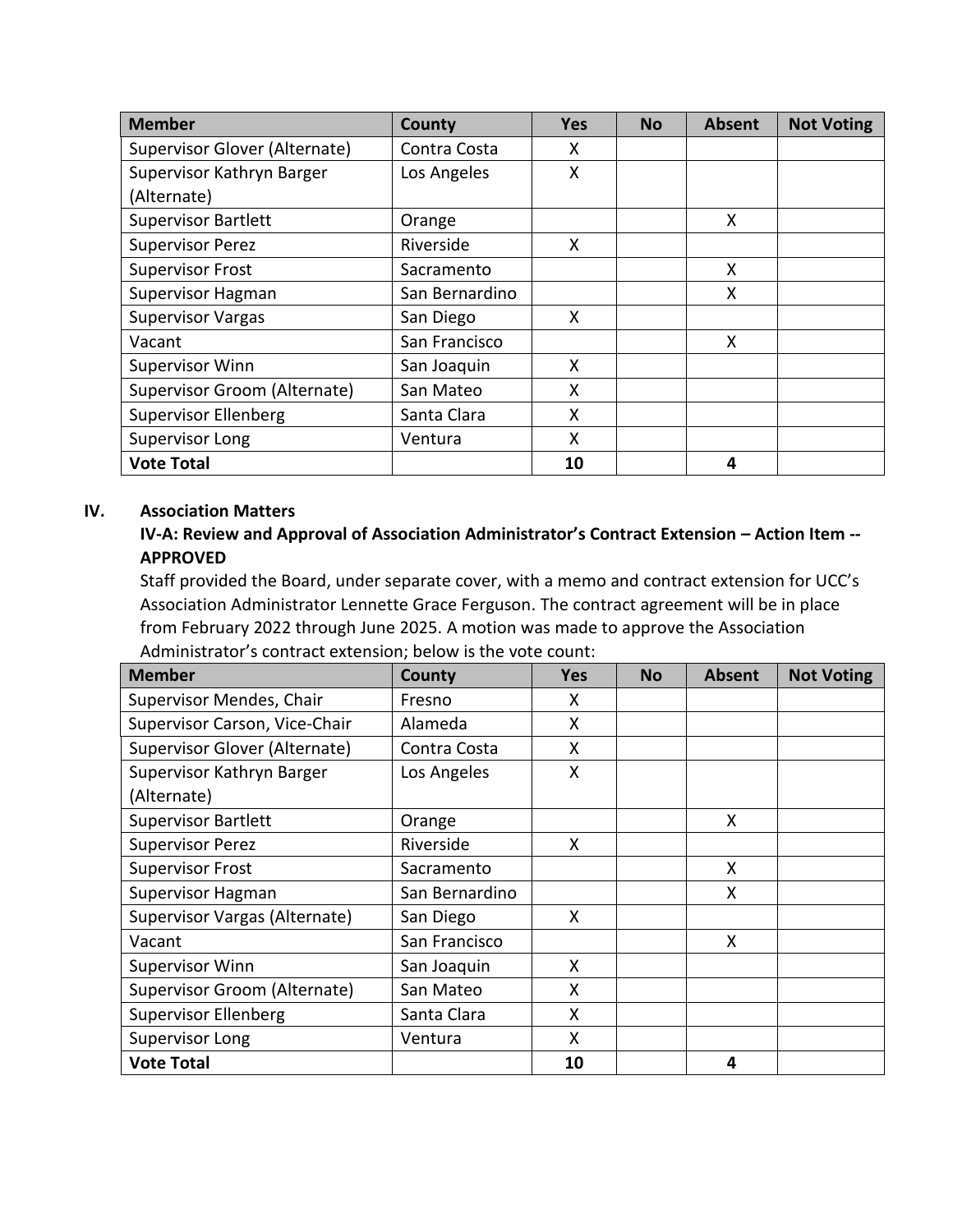### **IV-B: Introduction of UCC Corporate Sponsor Falcon, Inc. –** *Information only*

Staff introduced to the Board UCC's newest sponsor, Falcon, Inc., which is a nationwide consulting and management firm that works to elevate mental health services in state and local custody settings. Julianne Ortman, Director of Government Relations at Falcon, presented an overview of their organization and introduced two of her colleagues: Dr. David Stevens, PsyD, Vice President Western Region; and Bernie Warner, Senior Expert who each gave brief description of their respective roles within the organization. The Board warmly welcomed and thanked the Falcon team for their support of UCC.

### **V. UCC Advocacy**

## **V-A: The Bob Report**

In Bob Giroux's stead, staff presented for him a brief overview on election updates and special election outcomes that took place earlier this month. For more details, please see Bob's [2022](https://acrobat.adobe.com/link/review?uri=urn:aaid:scds:US:13824b60-de30-3b9f-998b-26c00f612a4e)  [Primary Summary Report.](https://acrobat.adobe.com/link/review?uri=urn:aaid:scds:US:13824b60-de30-3b9f-998b-26c00f612a4e)

### **V-B: State Budget Update –** *Information only*

Staff presented a brief update on the 2022-23 State Budget. The Governor and Legislature came to agreement on several early budget action items that already have been approved. As of the end of March revenues are quite a bit higher than anticipated, and June revenues are expected to continue in this same trajectory. The Governor's 2022-23 May Revision, which will be released mid-May, will be the focus on the Board's next meeting.

## **Governor's CARE Court Proposal – Request for Action – APPROVED**

UCC has been working with county partners and engaged in the analysis on the Governor's CARE Court Proposal since the initial framework was released in March. UCC joined a county coalition letter on the accompanying implementing legislation (AB 2830/SB 1338) that outlined counties' concerns along with the expressed desire to continue to work with the Legislature, Administration, and stakeholders. It is clear that the proposal and associated legislation is a work in progress. Staff noted that the Administration will propose CARE Court funding in the May Revision.

Board members discussed some of the concerns noted in the county coalition comment letter such as: timelines; resources; shelter; sanctions/protections; and data sharing. Members also noted that exploring the creation of an opt-in pilot approach or phase-in implementation could be a good start before rolling the new program out in all counties.

**Recommendation** – Staff requested that the UCC Board of Directors give authority to the Advocacy Team to continue collaborating with other county associations; continue negotiations and work with allies to advance the urban county perspective; and provide regular updates to the UCC leadership and the Board as developments occur. A motion was made to approve the recommendation, and below is the vote count:

| Member                   | <b>County</b> | <b>Yes</b> | <b>No</b> | Absent | <b>Not Voting</b> |
|--------------------------|---------------|------------|-----------|--------|-------------------|
| Supervisor Mendes, Chair | Fresno        |            |           |        |                   |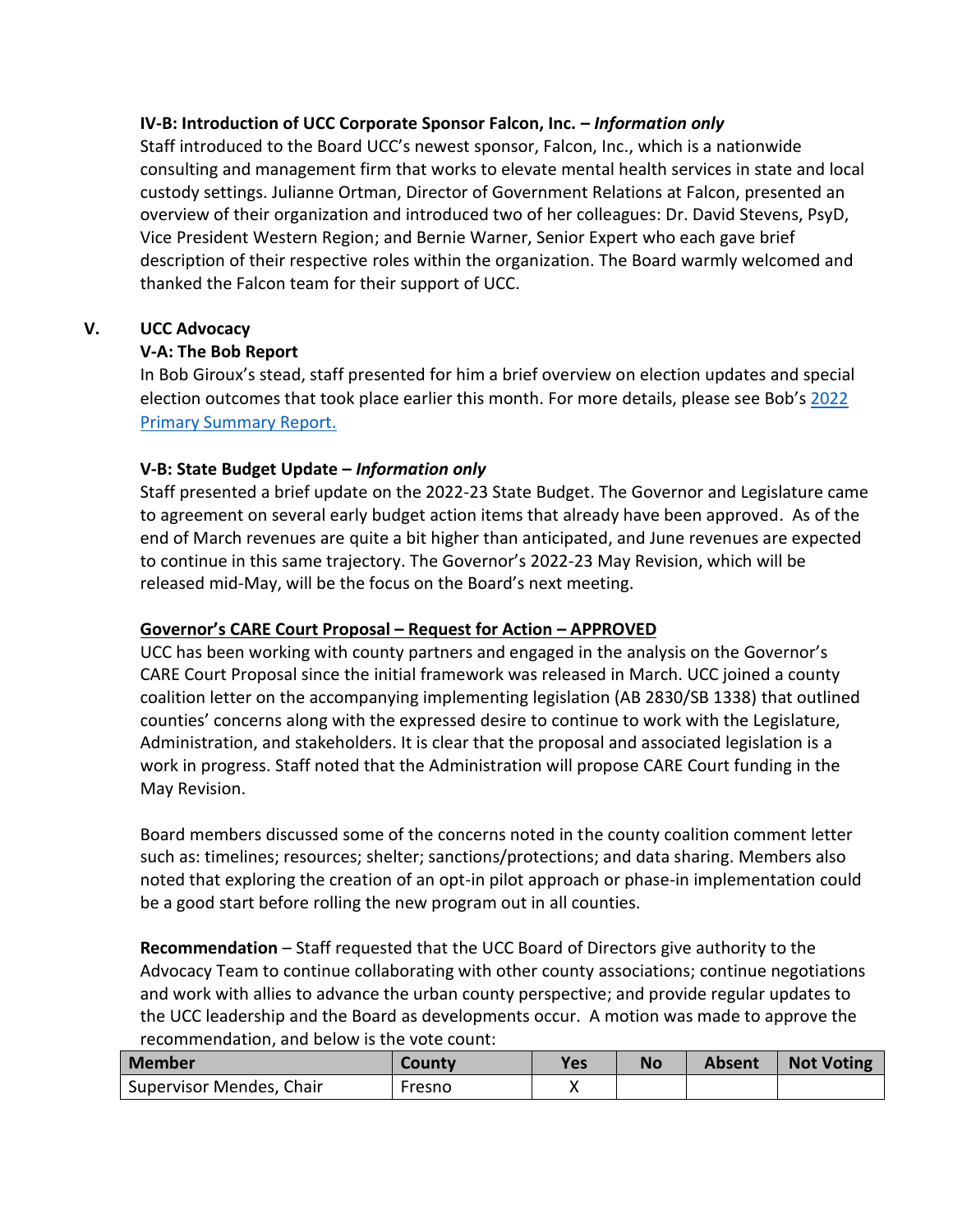| <b>Member</b>                 | County         | <b>Yes</b> | <b>No</b> | <b>Absent</b> | <b>Not Voting</b> |
|-------------------------------|----------------|------------|-----------|---------------|-------------------|
| Supervisor Carson, Vice-Chair | Alameda        | X          |           |               |                   |
| Supervisor Glover (Alternate) | Contra Costa   | X          |           |               |                   |
| Supervisor Kathryn Barger     | Los Angeles    | Χ          |           |               |                   |
| (Alternate)                   |                |            |           |               |                   |
| <b>Supervisor Bartlett</b>    | Orange         |            |           | X             |                   |
| <b>Supervisor Perez</b>       | Riverside      | X          |           |               |                   |
| <b>Supervisor Frost</b>       | Sacramento     |            |           | X             |                   |
| Supervisor Hagman             | San Bernardino |            |           | X             |                   |
| Supervisor Vargas (Alternate) | San Diego      | X          |           |               |                   |
| Vacant                        | San Francisco  |            |           | X             |                   |
| Supervisor Winn               | San Joaquin    | X          |           |               |                   |
| Supervisor Groom (Alternate)  | San Mateo      | X          |           |               |                   |
| <b>Supervisor Ellenberg</b>   | Santa Clara    | X          |           |               |                   |
| Supervisor Long               | Ventura        | X          |           |               |                   |
| <b>Vote Total</b>             |                | 10         |           | 4             |                   |

## **CalAIM**

Staff provided an overview of the CalAIM proposal noting it is an ambitious proposal that has many moving parts. In response to a request made from the Board to provide a more in-depth briefing on the topic, UCC will be hosting a webinar on May 5 that will feature presentations and perspectives of various involved county affiliate organizations. The panelists will discuss the different components of CalAIM as well as implementation, resources, and fiscal protections, and next steps.

Update: To view the CalAIM Webinar presented on May 5, please click [here](https://us02web.zoom.us/rec/share/vV5XlcuxCmKInbQGDKqyHb_WNPj2fLSB1ZwH3ENzqQKcjaNzPhqSiqLQ-bv47to_.SaTSSALTofgU-ifU?startTime=1651766228000) for a video recording.

## **V-C: Update on 2022 Priority Bills**

Staff provided report detailing the 2022 legislation that UCC is actively engaged on and encouraged Board members and other interested parties to please reach out with any questions.

## **VI. Public Comment**

There were no public comments.

## **VII. Topics for Next Meeting**

- Proposed UCC 2022-23 Budget
- 2022-23 May Revision
- CalAIM Update
- Legislative Update
- Other Items?